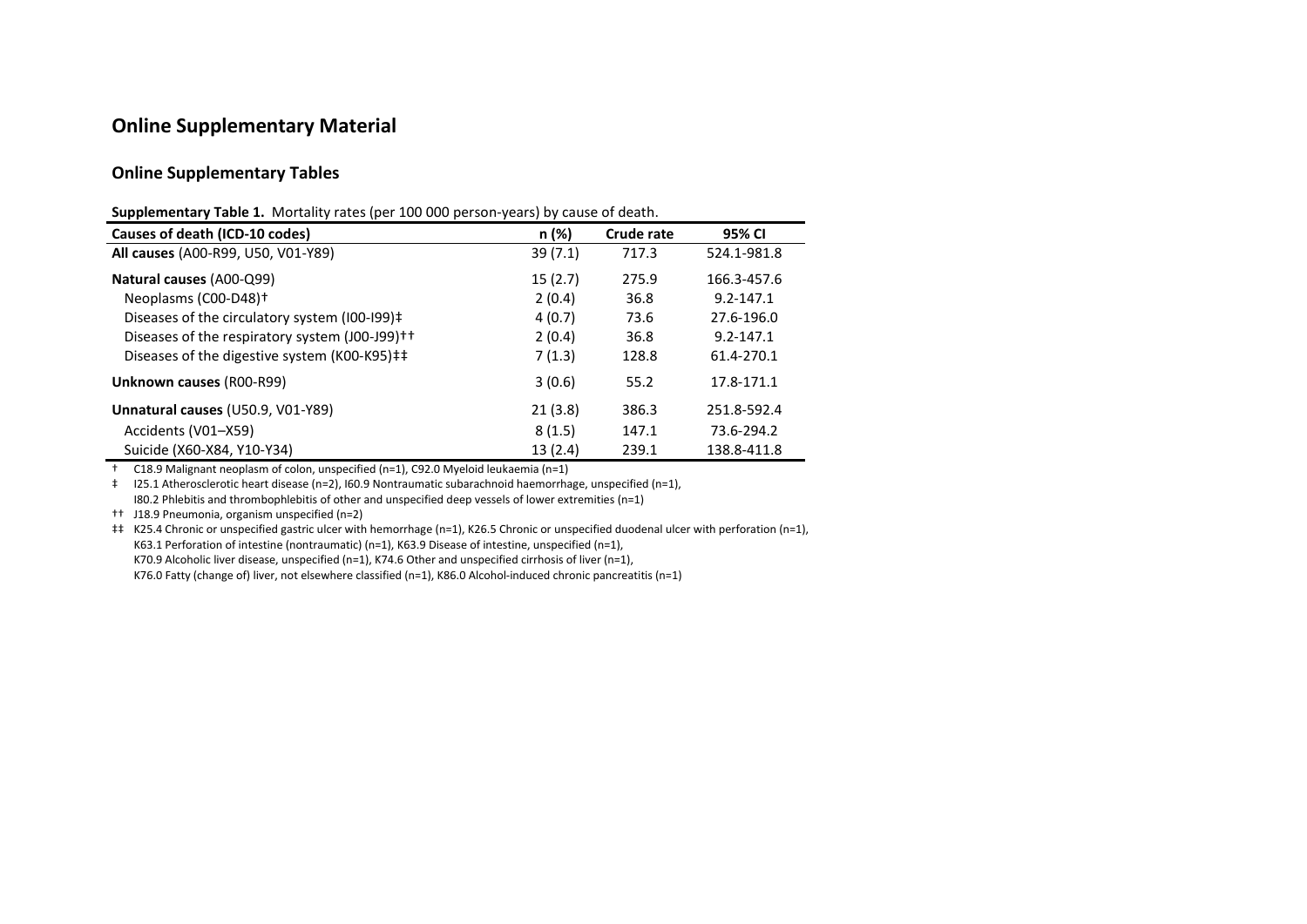|                 |                         |      | All causes              |      |                         |      | <b>Natural causes</b>   | <b>Unnatural causes</b> |                         |       |                         |      |
|-----------------|-------------------------|------|-------------------------|------|-------------------------|------|-------------------------|-------------------------|-------------------------|-------|-------------------------|------|
|                 | Unadj. HR<br>(95% CI)   | p    | Adj. HR<br>(95% CI) +   | р    | Unadj. HR<br>(95% CI)   | р    | Adj. HR<br>(95% CI) +   | P                       | Unadj. HR<br>(95% CI)   | p     | Adj. HR<br>(95% CI) +   | P    |
| Study centre    |                         |      |                         |      |                         |      |                         |                         |                         |       |                         |      |
| London          | 0.97<br>$(0.51 - 1.85)$ | 0.93 | 0.93<br>$(0.49 - 1.76)$ | 0.81 | 1.06<br>$(0.37 - 3.02)$ | 0.91 | 0.98<br>$(0.35 - 2.78)$ | 0.97                    | 1.03<br>$(0.43 - 2.49)$ | 0.95  | 1.05<br>$(0.43 - 2.55)$ | 0.91 |
| Nottingham      | 1.00                    |      | 1.00                    |      | 1.00                    |      | 1.00                    |                         | 1.00                    |       | 1.00                    |      |
| Sex             |                         |      |                         |      |                         |      |                         |                         |                         |       |                         |      |
| Women           | 0.55<br>$(0.27 - 1.11)$ | 0.10 | 0.50<br>$(0.25 - 1.01)$ | 0.05 | 0.92<br>$(0.33 - 2.59)$ | 0.88 | 0.77<br>$(0.27 - 2.18)$ | 0.63                    | 0.33<br>$(0.11 - 0.99)$ | 0.047 | 0.32<br>$(0.11 - 0.97)$ | 0.04 |
| Men             | 1.00                    |      | 1.00                    |      | 1.00                    |      | 1.00                    |                         | 1.00                    |       | 1.00                    |      |
| Age at baseline |                         |      |                         |      |                         |      |                         |                         |                         |       |                         |      |
| 16-29           | 0.45<br>$(0.23 - 0.87)$ | 0.02 | 0.42<br>$(0.22 - 0.81)$ | 0.01 | 0.12<br>$(0.03 - 0.55)$ | 0.01 | 0.12<br>$(0.03 - 0.54)$ | 0.01                    | 0.89<br>$(0.38 - 2.10)$ | 0.79  | 0.80<br>$(0.34 - 1.89)$ | 0.61 |
| 30-65           | 1.00                    |      | 1.00                    |      | 1.00                    |      | 1.00                    |                         | 1.00                    |       | 1.00                    |      |
| Ethnicity       |                         |      |                         |      |                         |      |                         |                         |                         |       |                         |      |
| BME             | 0.62<br>$(0.33 - 1.17)$ | 0.14 | 0.64<br>$(0.34 - 1.20)$ | 0.16 | 0.71<br>$(0.26 - 1.96)$ | 0.51 | 0.73<br>$(0.26 - 2.01)$ | 0.54                    | 0.59<br>$(0.25 - 1.40)$ | 0.23  | 0.62<br>$(0.26 - 1.50)$ | 0.28 |
| White British   | 1.00                    |      | 1.00                    |      | 1.00                    |      | 1.00                    |                         | 1.00                    |       | 1.00                    |      |

† Adjusted for age at baseline and sex; ††Proportional-hazards assumption based on Schoenfeld residuals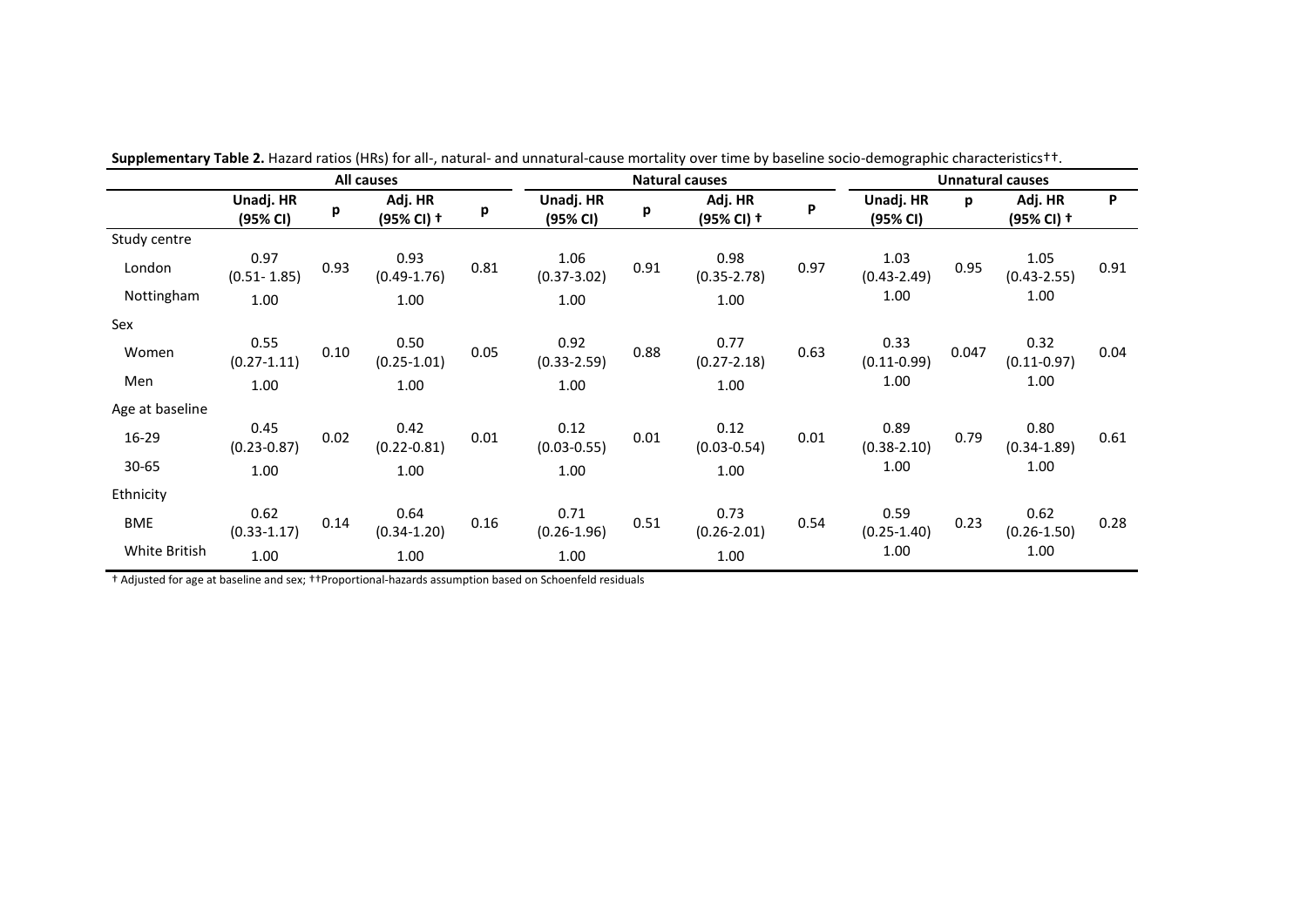|                                         |         | All causes (n=39)            |                                        |        | Natural causes (n=15)       |                                        | Unnatural causes (n=21) |                             |                                        |  |  |
|-----------------------------------------|---------|------------------------------|----------------------------------------|--------|-----------------------------|----------------------------------------|-------------------------|-----------------------------|----------------------------------------|--|--|
| <b>Time since first</b><br>presentation | n (%)   | Crude rate<br>(95% CI)       | Cum. risk (%)<br>$(95\% \text{ Cl})^3$ | n (%)  | Crude rate<br>(95% CI)      | Cum. risk (%)<br>$(95\% \text{ Cl})^3$ | n (%)                   | Crude rate<br>(95% CI)      | Cum. risk (%)<br>(95% CI) <sup>a</sup> |  |  |
| 0-3 years                               | 14(2.6) | 647.0<br>$(383.2 - 1092.4)$  | 2.6<br>$(1.5-4.3)$                     | 2(0.4) | 92.4<br>$(23.1 - 369.6)$    | 0.4<br>$(0.0-1.5)$                     | 11(2.0)                 | 508.3<br>$(281.5 - 917.9)$  | 2.0<br>$(1.1 - 3.6)$                   |  |  |
| 4-6 years                               | 8(1.5)  | 519.4<br>$(259.7 - 1038.5)$  | 1.5<br>$(1.2 - 1.8)$                   | 5(0.9) | 324.6<br>(135.1-779.8)      | 1.0<br>$(0.6-1.3)$                     | 3(0.6)                  | 194.8<br>$(62.8 - 603.9)$   | 0.6<br>$(0.4 - 0.7)$                   |  |  |
| 7-9 years                               | 13(2.7) | 1002.9<br>$(582.3 - 1727.2)$ | 2.8<br>$(2.2 - 3.3)$                   | 6(1.3) | 482.4<br>$(216.7 - 1073.7)$ | 1.3<br>$(0.9-1.8)$                     | 6(1.2)                  | 462.9<br>$(207.9 - 1030.3)$ | 1.3<br>$(1.0-1.7)$                     |  |  |
| 10 or more years                        | 4(1.2)  | 917.0<br>(344.2-2443.2)      | 3.3<br>$(1.9-5.4)$                     | 2(0.6) | 458.5<br>$(114.7 - 1833.2)$ | 1.9<br>$(0.8 - 4.1)$                   | 1(0.3)                  | 229.2<br>$(32.3 - 1627.4)$  | 0.6<br>$(0.3 - 1.2)$                   |  |  |

**Supplementary Table 3.** Mortality rates (per 100 000 person-years) by time since first presentation to services.

<sup>a</sup>Based on Kaplan-Meyer estimates for time period since first presentation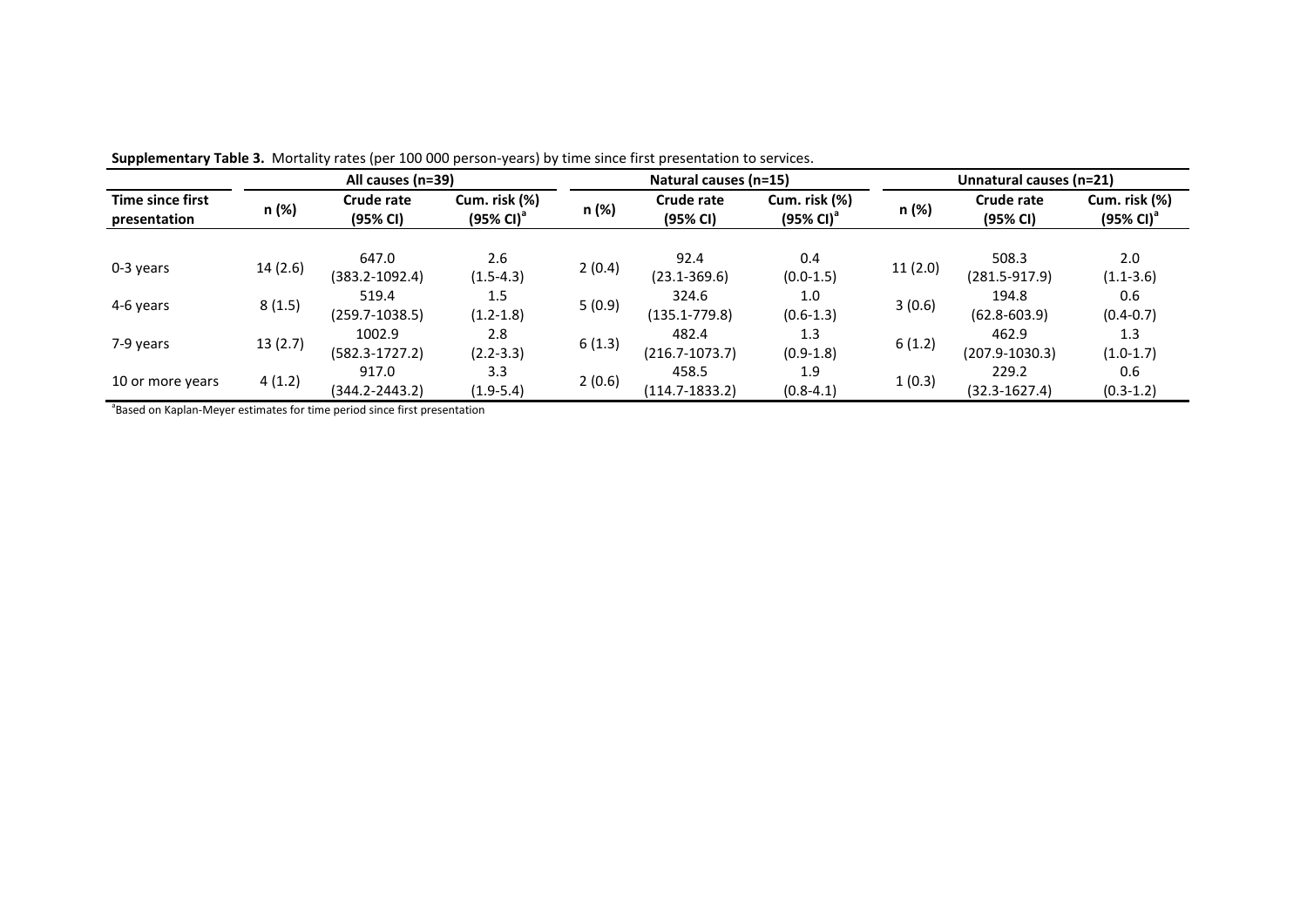|                                                               |                         |      | <b>All causes</b>       |      |                          | <b>Natural causes</b> |                          | <b>Unnatural causes</b> |                         |      |                         |      |
|---------------------------------------------------------------|-------------------------|------|-------------------------|------|--------------------------|-----------------------|--------------------------|-------------------------|-------------------------|------|-------------------------|------|
|                                                               | Unadj. HR<br>(95% CI)   | р    | Adj. HR<br>(95% CI) +   | p    | Unadj. HR<br>(95% CI)    | p                     | Adj. HR<br>(95% CI) +    | P                       | Unadj. HR<br>(95% CI)   | p    | Adj. HR<br>(95% CI) +   | P    |
| <b>Clinical factors</b><br>Diagnosis at baseline <sup>a</sup> |                         |      |                         |      |                          |                       |                          |                         |                         |      |                         |      |
| Non-affective psychosis                                       | 0.62<br>$(0.27 - 1.40)$ | 0.25 | 0.63<br>$(0.28 - 1.44)$ | 0.27 | 0.42<br>$(0.09 - 1.85)$  | 0.25                  | 0.38<br>$(0.09 - 1.69)$  | 0.20                    | 0.91<br>$(0.33 - 2.51)$ | 0.86 | 1.05<br>$(0.38 - 2.90)$ | 0.93 |
| Affective psychosis                                           | 1.00                    |      | 1.00                    |      | 1.00                     |                       | 1.00                     |                         | 1.00                    |      | 1.00                    |      |
| $DUP^b$                                                       |                         |      |                         |      |                          |                       |                          |                         |                         |      |                         |      |
| Long $(> 2$ years)                                            | 2.26<br>$(0.99 - 5.20)$ | 0.05 | 1.65<br>$(0.71 - 3.86)$ | 0.25 | 3.90<br>$(1.20 - 12.66)$ | 0.02                  | 2.76<br>$(0.84 - 9.09)$  | 0.10                    | 1.73<br>$(0.50 - 5.99)$ | 0.38 | 1.50<br>$(0.43 - 5.21)$ | 0.52 |
| Short ( $\leq$ 2 years)                                       | 1.00                    |      | 1.00                    |      | 1.00                     |                       | 1.00                     |                         | 1.00                    |      | 1.00                    |      |
| Time to first remission (recovery) <sup>c</sup>               |                         |      |                         |      |                          |                       |                          |                         |                         |      |                         |      |
| Long $(> 2$ years)                                            | 2.13<br>$(1.03 - 4.41)$ | 0.04 | 1.93<br>$(0.93 - 4.03)$ | 0.08 | 7.02<br>$(1.42 - 34.84)$ | 0.02                  | 6.76<br>$(1.36 - 33.52)$ | 0.02                    | 1.14<br>$(0.43 - 3.03)$ | 0.80 | 1.00<br>$(0.37 - 2.70)$ | 0.99 |
| Short ( $\leq$ 2 years)                                       | 1.00                    |      | 1.00                    |      | 1.00                     |                       | 1.00                     |                         | 1.00                    |      | 1.00                    |      |
| Illicit drug use in year prior to<br>baseline <sup>d</sup>    |                         |      |                         |      |                          |                       |                          |                         |                         |      |                         |      |
| Any                                                           | 1.81<br>$(0.87 - 3.77)$ | 0.11 | 2.30<br>$(1.06 - 5.00)$ | 0.04 | 1.00<br>$(0.31 - 3.29)$  | 0.99                  | 1.99<br>$(0.59 - 0.67)$  | 0.27                    | 2.92<br>$(1.03 - 8.28)$ | 0.04 | 3.04<br>$(1.00-9.26)$   | 0.05 |
| None                                                          | 1.00                    |      | 1.00                    |      | 1.00                     |                       | 1.00                     |                         | 1.00                    |      | 1.00                    |      |
| <b>Social factors</b><br>Education <sup>e</sup>               |                         |      |                         |      |                          |                       |                          |                         |                         |      |                         |      |
| No qualifications                                             | 1.37<br>$(0.72 - 2.63)$ | 0.34 | 1.33<br>$(0.69 - 2.55)$ | 0.39 | 1.58<br>$(0.57 - 4.34)$  | 0.38                  | 1.51<br>$(0.55 - 4.16)$  | 0.43                    | 1.06<br>$(0.42 - 2.69)$ | 0.90 | 1.05<br>$(0.41 - 2.68)$ | 0.91 |
| Other<br>Employment <sup>†</sup>                              | 1.00                    |      | 1.00                    |      | 1.00                     |                       | 1.00                     |                         | 1.00                    |      | 1.00                    |      |
| Unemployed                                                    | 0.68<br>$(0.36 - 1.30)$ | 0.25 | 0.56<br>$(0.29 - 1.09)$ | 0.09 | 0.81<br>$(0.29 - 2.23)$  | 0.68                  | 0.72<br>$(0.26 - 2.01)$  | 0.54                    | 0.67<br>$(0.27 - 1.66)$ | 0.39 | 0.59<br>$(0.24 - 1.46)$ | 0.25 |
| Other                                                         | 1.00                    |      | 1.00                    |      | 1.00                     |                       | 1.00                     |                         | 1.00                    |      | 1.00                    |      |

**Supplementary Table 4.** Hazard ratios (HRs) for all-, natural- and unnatural-cause mortality over time by clinical and social factors††.

† Adjusted for age at baseline and sex; †† Proportional-hazards assumption based on Schoenfeld residuals; Missing values: ${}^{3}2$ ,  ${}^{5}41$ ,  ${}^{6}23$ ,  ${}^{6}88$ ,  ${}^{6}41$ ,  ${}^{5}32$ ,  ${}^{6}64$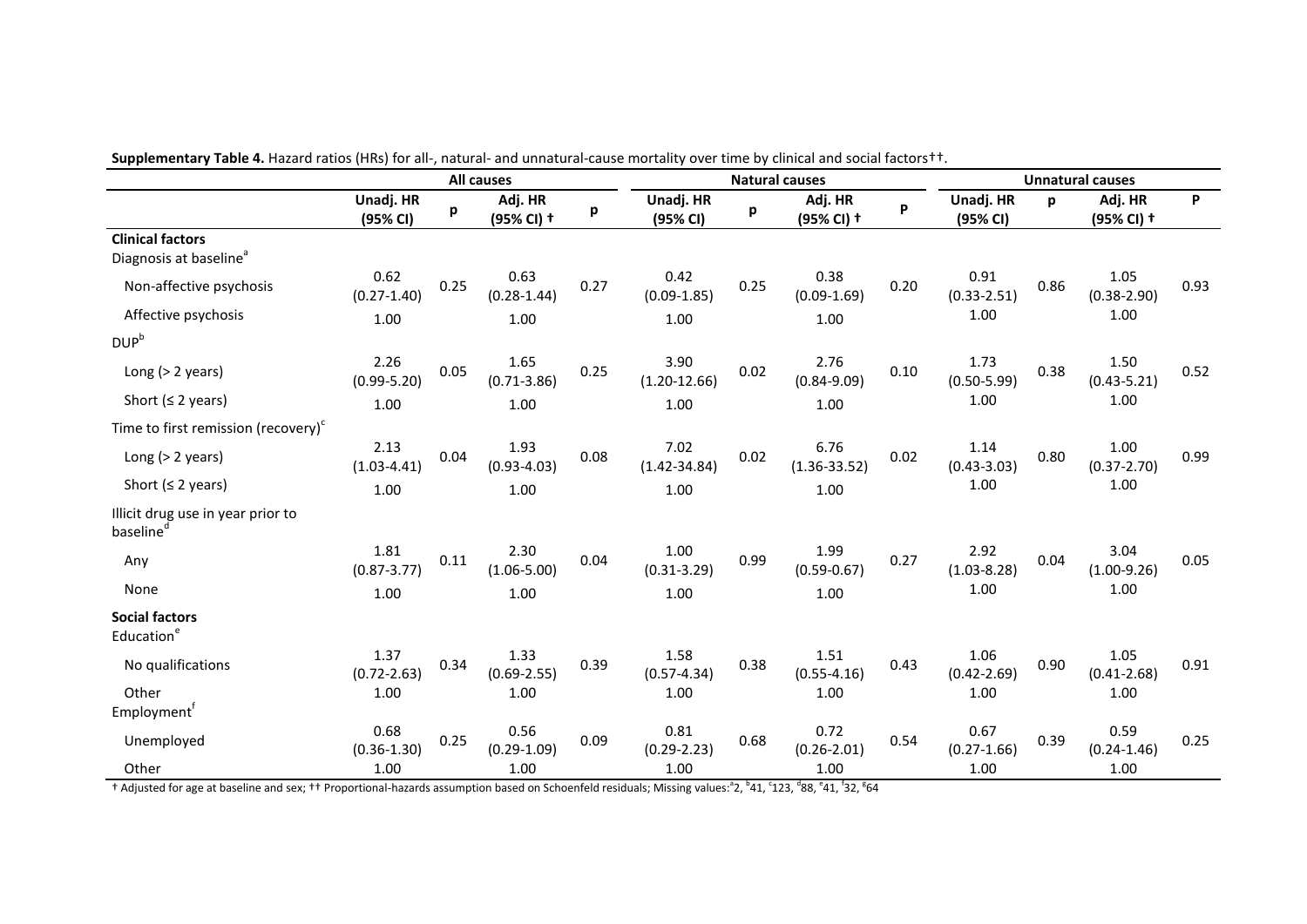| .                                                      |                         |           |                         |      |                         |                       |                         |      |                         |      |                         |      |
|--------------------------------------------------------|-------------------------|-----------|-------------------------|------|-------------------------|-----------------------|-------------------------|------|-------------------------|------|-------------------------|------|
|                                                        | All causes              |           |                         |      |                         | <b>Natural causes</b> | Unnatural causes        |      |                         |      |                         |      |
|                                                        | Unadj. HR<br>(95% CI)   | р         | Adj. HR<br>(95% CI) +   | p    | Unadj. HR<br>(95% CI)   | p                     | Adj. HR<br>(95% CI) +   | P    | Unadj. HR<br>(95% CI)   | р    | Adj. HR<br>(95% CI) +   | P    |
| <b>Social factors</b>                                  |                         |           |                         |      |                         |                       |                         |      |                         |      |                         |      |
| Involvement of family at first<br>contact <sup>g</sup> |                         |           |                         |      |                         |                       |                         |      |                         |      |                         |      |
| Full                                                   | 0.44<br>$(0.19 - 0.99)$ | 0.04<br>6 | 0.50<br>$(0.22 - 1.13)$ | 0.10 | 0.58<br>$(0.17 - 1.92)$ | 0.37                  | 0.71<br>$(0.21 - 2.37)$ | 0.58 | 0.09<br>$(0.01 - 0.66)$ | 0.02 | 0.09<br>$(0.01 - 0.69)$ | 0.02 |
| Limited                                                | 0.80<br>$(0.24 - 2.68)$ | 0.72      | 0.89<br>$(0.27 - 2.99)$ | 0.85 | 0.70<br>$(0.09 - 5.58)$ | 0.73                  | 0.83<br>$(0.10 - 6.65)$ | 0.86 | 0.86<br>$(0.19 - 3.80)$ | 0.84 | 0.90<br>$(0.20 - 3.99)$ | 0.89 |
| None                                                   | 1.00                    |           | 1.00                    |      | 1.00                    |                       | 1.00                    |      | 1.00                    |      | 1.00                    |      |

Supplementary Table 4. Hazard ratios (HRs) for all-, natural- and unnatural-cause mortality over time by clinical and social factors <sup>††</sup> (continued).

† Adjusted for age at baseline and sex; †† Proportional-hazards assumption based on Schoenfeld residuals; Missing values: $^{\rm a}$ 2,  $^{\rm b}$ 41,  $^{\rm f}$ 12,  $^{\rm d}$ 88,  $^{\rm e}$ 41,  $^{\rm f}$ 32,  $^{\rm g}$ 64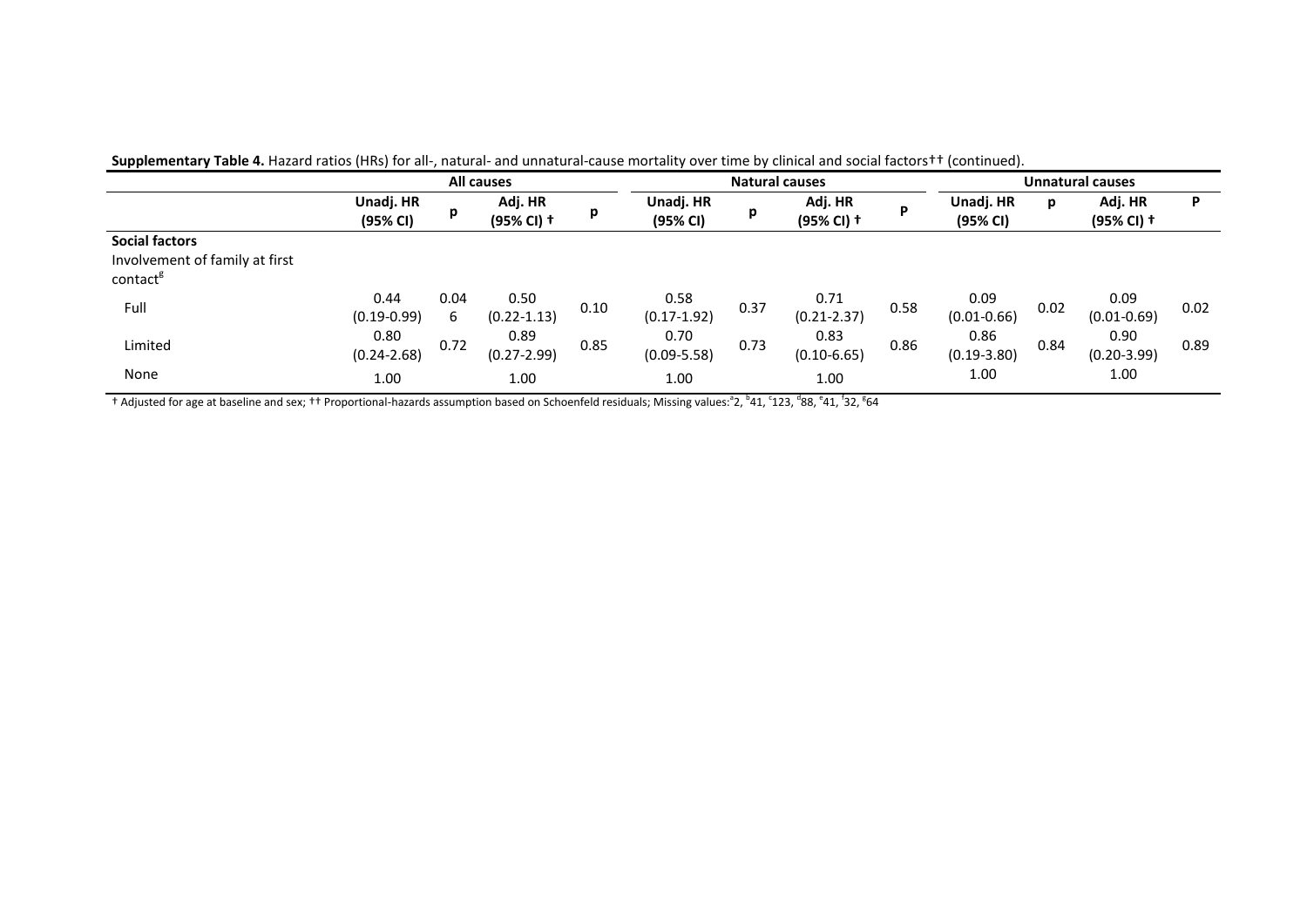## **Online Supplementary Figures**

**Supplementary Figure 1a.** Kaplan-Meier survival curves for risk of **Supplementary Figure 1b.** Kaplan-Meier survival curves for risk of death over time (unnatural causes) by sex<sup>t</sup>.



 $\dagger$ Log-rank test,  $\chi^2$ =2.86, p=0.09

death over time (unnatural causes) by sex<sup>†</sup>.



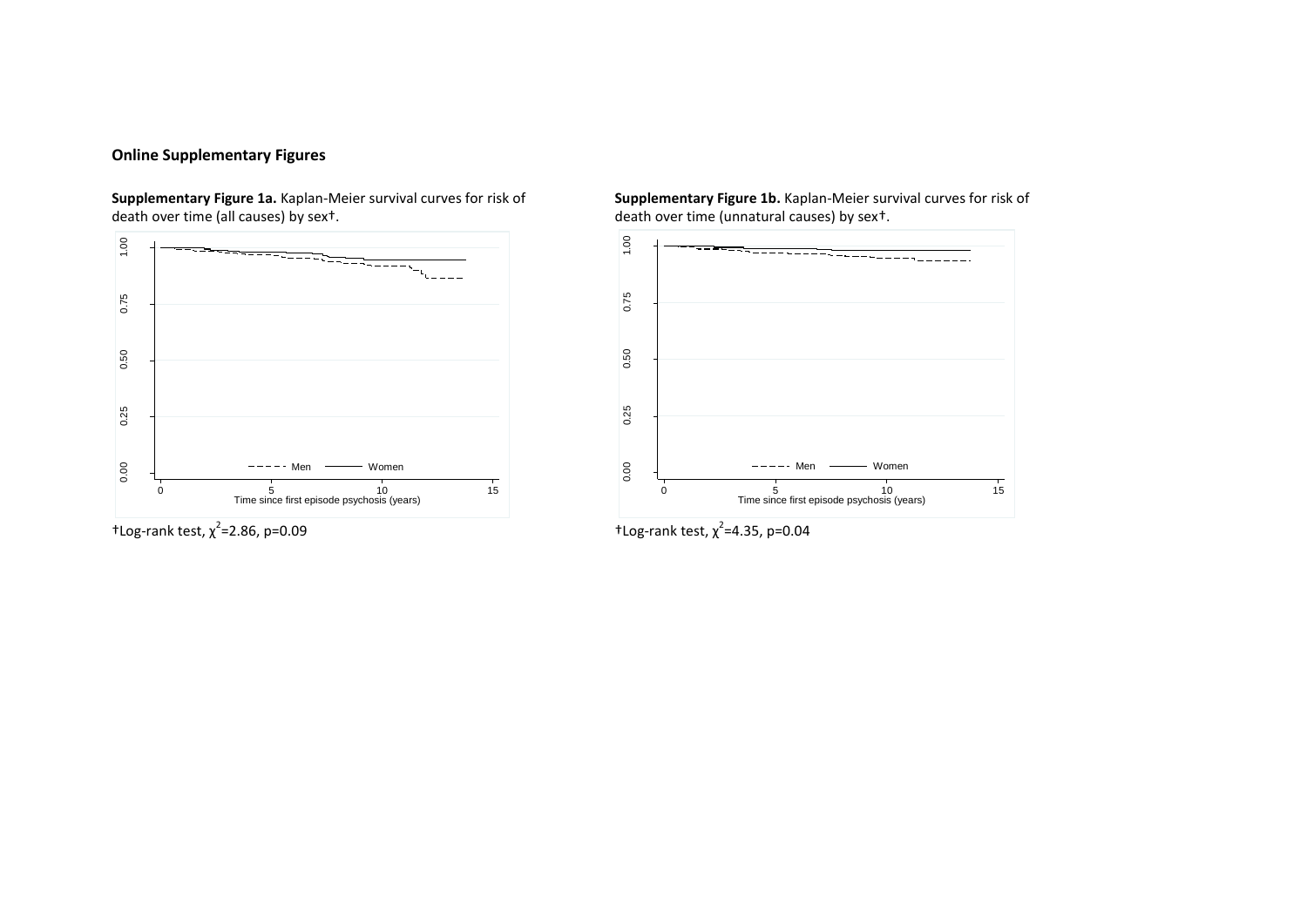

 $\dagger$ Log-rank test,  $\chi^2$ =5.97, p=0.01

**Supplementary Figure 2a.** Kaplan-Meier survival curves for risk of **Supplementary Figure 2b.** Kaplan-Meier survival curves for death risk of death over time (natural causes) by age<sup>t</sup>. death over time (natural causes) by aget.



=5.97, p=0.01 **t** Log-rank test,  $\chi^2$ =10.62, p=0.001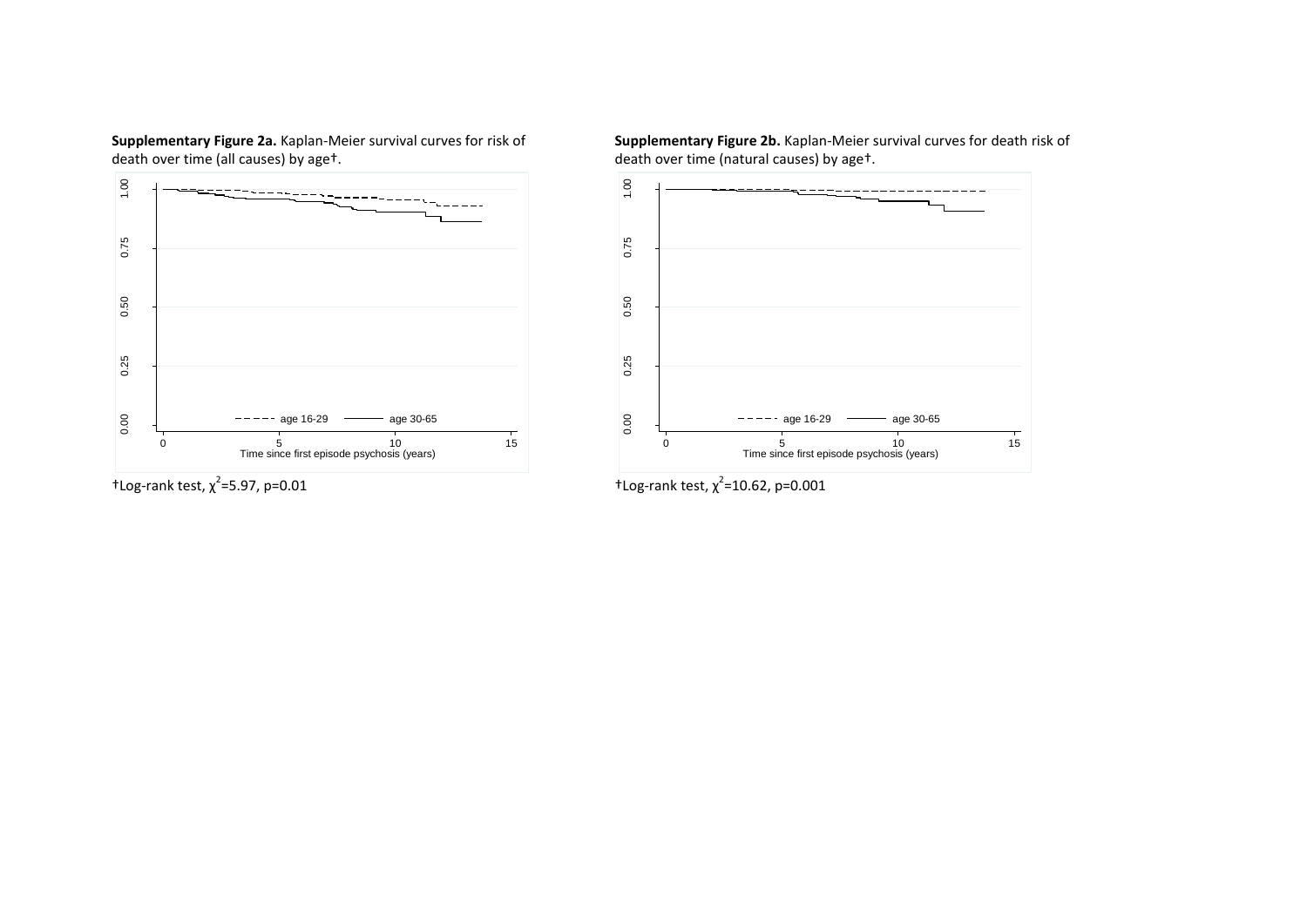**Supplementary Figure 3a**. Kaplan-Meier survival curves for risk of **Supplementary Figure 3b.** Kaplan-Meier survival curves for risk of death over time (natural causes) by duration of untreated death over time (natural cau death over time (all causes) by duration of untreated death over time (natural causes) by duration of untreated<br>psychosis (DUP)+.



 $t$ Log-rank test,  $\chi^2$ =3.92, p=0.048

psychosis (DUP)<sup>+</sup>.



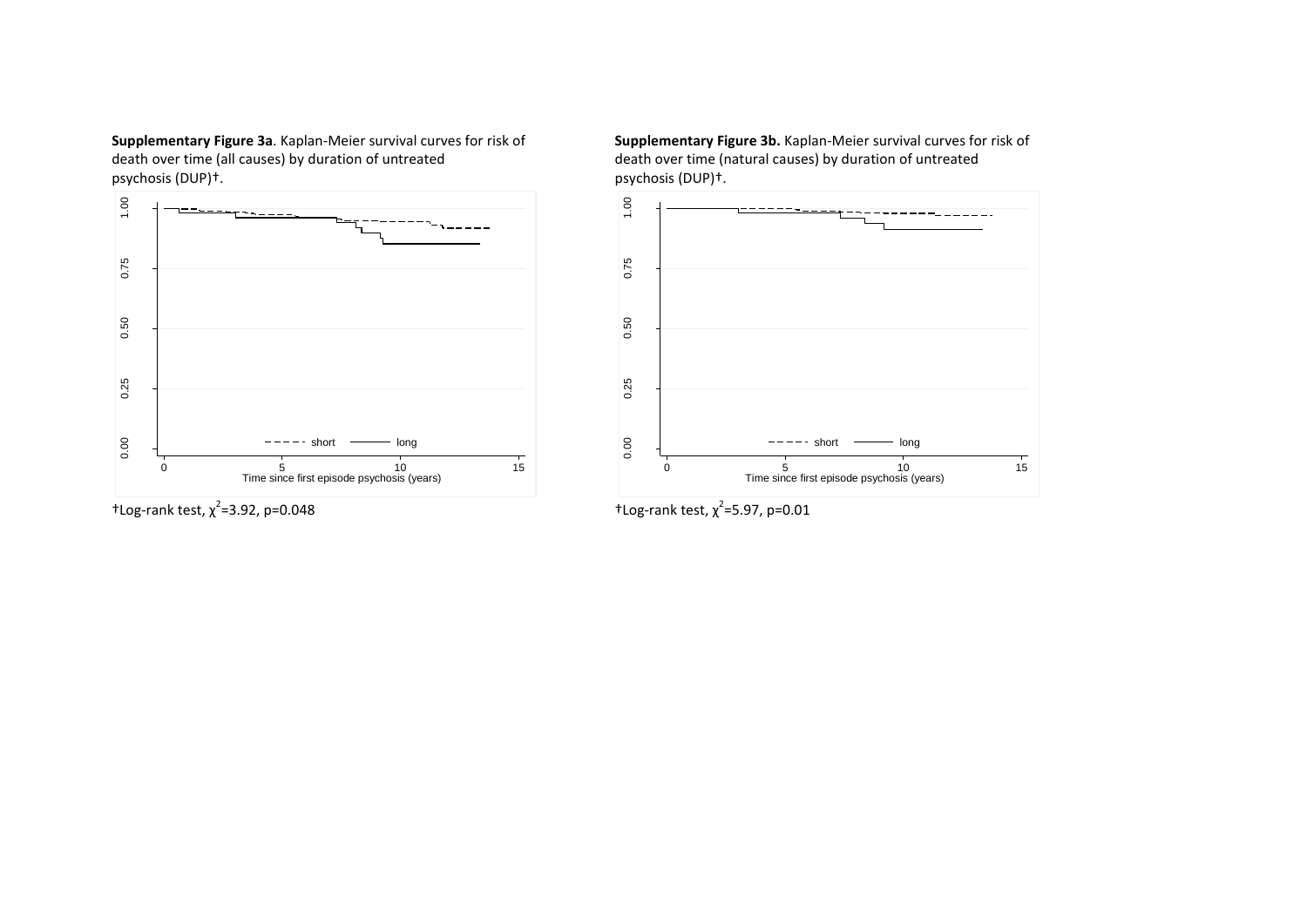**Supplementary Figure 4a.** Kaplan-Meier survival curves for risk of **Supplementary Figure 4b.** Kaplan-Meier survival curves for risk of death (natural causes) over time by time to first remission t.



death (natural causes) over time by time to first remission +.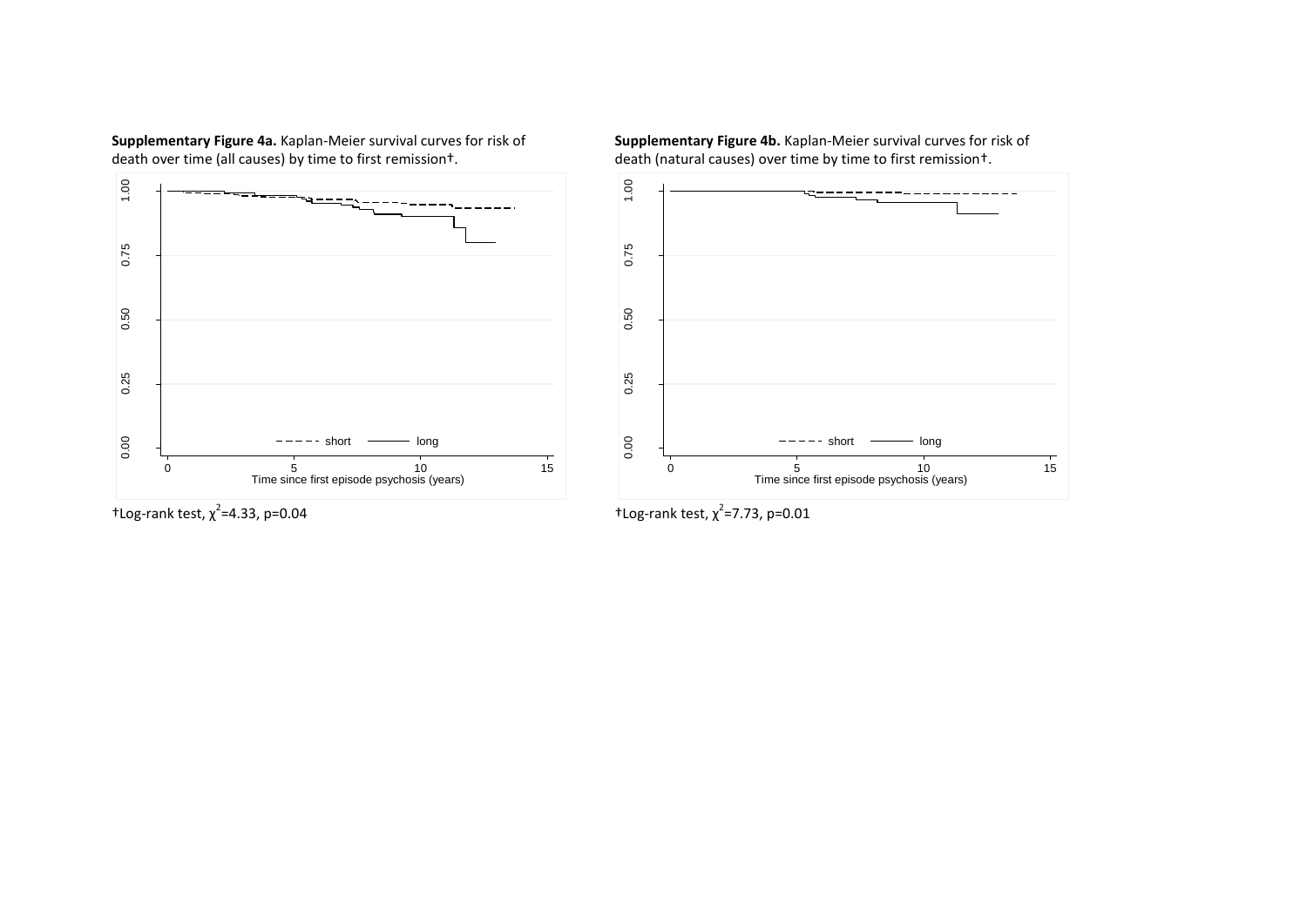year prior to baseline<sup>+</sup>.

![](_page_9_Figure_1.jpeg)

 $\pm$ Log-rank test,  $\chi^2$ =2.62, p=0.11

**Supplementary Figure 5a.** Kaplan-Meier survival curves for risk of **Supplementary Figure 5b.** Kaplan-Meier survival curves for risk of death over time (unnatural causes) by illicit drug use in<br>death over time (unnatural c death over time (unnatural causes) by illicit drug use in year prior to baseline<sup>t</sup>.

![](_page_9_Figure_4.jpeg)

=2.62, p=0.11  $\text{tlog-rank test, } \chi^2$ =4.44, p=0.04